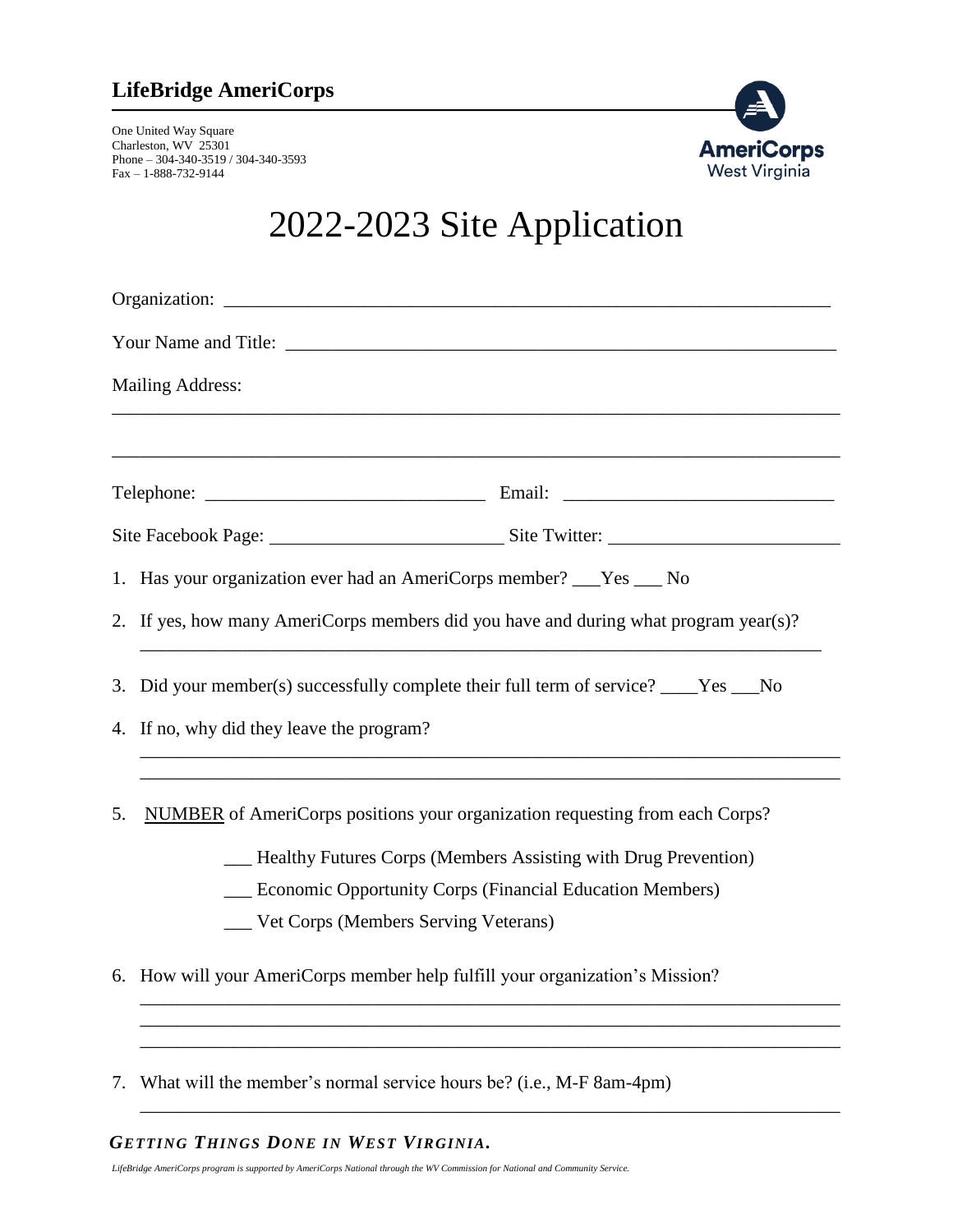8. Will the member be required to serve on weekends?

| $\Box$ Yes | $\square$ No | $\Box$ Occasionally |
|------------|--------------|---------------------|
|------------|--------------|---------------------|

9. Where will the member(s) be located?  $\Box$ 

10. LifeBridge AmeriCorps members must have access to a workspace, telephone, fax machine and a computer with internet. Do you have these resources? \_\_\_ Yes \_\_\_ No.

If no, please explain how you will fulfill this requirement before the member begins serving. \_\_\_\_\_\_\_\_\_\_\_\_\_\_\_\_\_\_\_\_\_\_\_\_\_\_\_\_\_\_\_\_\_\_\_\_\_\_\_\_\_\_\_\_\_\_\_\_\_\_\_\_\_\_\_\_\_\_\_\_\_\_\_\_\_\_\_\_\_\_\_\_\_\_\_

\_\_\_\_\_\_\_\_\_\_\_\_\_\_\_\_\_\_\_\_\_\_\_\_\_\_\_\_\_\_\_\_\_\_\_\_\_\_\_\_\_\_\_\_\_\_\_\_\_\_\_\_\_\_\_\_\_\_\_\_\_\_\_\_\_\_\_\_\_\_\_\_\_\_\_

\_\_\_\_\_\_\_\_\_\_\_\_\_\_\_\_\_\_\_\_\_\_\_\_\_\_\_\_\_\_\_\_\_\_\_\_\_\_\_\_\_\_\_\_\_\_\_\_\_\_\_\_\_\_\_\_\_\_\_\_\_\_\_\_\_\_\_\_\_\_\_\_\_\_\_ \_\_\_\_\_\_\_\_\_\_\_\_\_\_\_\_\_\_\_\_\_\_\_\_\_\_\_\_\_\_\_\_\_\_\_\_\_\_\_\_\_\_\_\_\_\_\_\_\_\_\_\_\_\_\_\_\_\_\_\_\_\_\_\_\_\_\_\_\_\_\_\_\_\_\_ \_\_\_\_\_\_\_\_\_\_\_\_\_\_\_\_\_\_\_\_\_\_\_\_\_\_\_\_\_\_\_\_\_\_\_\_\_\_\_\_\_\_\_\_\_\_\_\_\_\_\_\_\_\_\_\_\_\_\_\_\_\_\_\_\_\_\_\_\_\_\_\_\_\_\_

\_\_\_\_\_\_\_\_\_\_\_\_\_\_\_\_\_\_\_\_\_\_\_\_\_\_\_\_\_\_\_\_\_\_\_\_\_\_\_\_\_\_\_\_\_\_\_\_\_\_\_\_\_\_\_\_\_\_\_\_\_\_\_\_\_\_\_\_\_\_\_\_\_\_\_

- 11. LifeBridge AmeriCorps will provide the AmeriCorps member with an orientation and specialized training throughout the year. What additional training may be available to the member through your organization?
- 12. Each AmeriCorps member sponsorship requires a \***non-refundable** cash match of \$5,200. Will your organization be able to pay the \$5,200? Yes No. \*Please note: Once your organization is awarded a member the \$5,200 match will be required whether or not you obtain a member or if the member leaves service early.

**Please complete a service description, for each member your organization is requesting, outlining the duties your organization needs the member to perform. Every site application must include the application, service description(s) and signed certification in order for the site to be considered for member placement.**